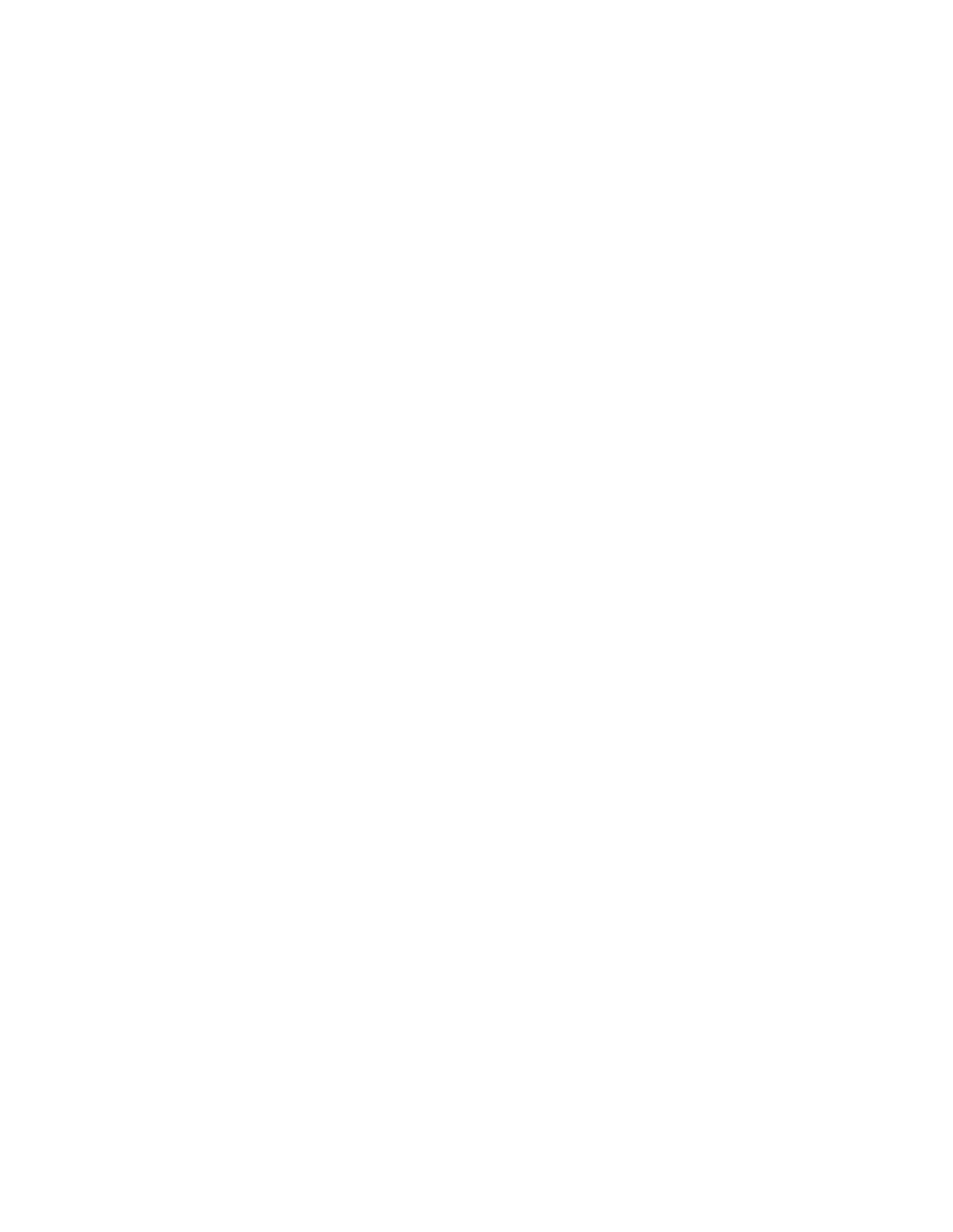

# MEETING OF THE TRANSPORTATION AUTHORITY OF MARIN CITIZENS' OVERSIGHT COMMITTEE May 21, 2018 5:00 p.m.

TAM Conference Room 900 Fifth Avenue, Suite 100 San Rafael, CA 94901

#### **MEETING MINUTES**

| Members Present:              | V-Anne Chernock, Northern Marin Planning Area               |
|-------------------------------|-------------------------------------------------------------|
|                               | Paul Roye, Ross Valley Planning Area                        |
|                               | Bob Burton, Southern Marin Planning Area                    |
|                               | Scott Tye, West Marin Planning Area                         |
|                               | Vince O'Brien, Bicyclists & Pedestrians Groups              |
|                               | Kate Powers, Environmental Organizations                    |
|                               | Kevin Hagerty, League of Women Voters                       |
|                               | Allan Bortel, Marin County Paratransit Coordinating Council |
|                               | Paul Premo, Taxpayer Group                                  |
| Alternates Present            | Jeffrey Olson, Central Marin Planning Area                  |
| <b>Staff Members Present:</b> | Dianne Steinhauser, TAM Executive Director                  |
|                               | Li Zhang, Chief Financial Officer                           |
|                               | David Chan, Manager of Programing and Legislation           |
|                               | Dan Cherrier, Principal Project Delivery Manager            |
|                               | Molly Graham, Public Outreach Coordinator                   |
|                               | Grace Zhuang, Accounting and Administration Specialist      |
|                               | Helga Cotter, Senior Accountant                             |

Chairperson V-Anne Chernock called the Citizens' Oversight Committee meeting to order at 5:05 p.m.

## **1. Introductions and Welcome**

Chief Financial Officer Li Zhang introduced TAM's newest staff addition, Senior Accountant Helga Cotter.

## **2. Review and Approval of April 16, 2018 Meeting Minutes (Action)**

Member Bob Burton noted that the motion to approve the March 19, 2018 meeting minutes had not been included in the April 16 minutes, and staff agreed to add the motion according to the meeting recording.

Member Burton made the following additional amendments to the April 16, 2018 meeting minutes:

Page 3, paragraph 6, "…Priority should be given to public schools and that no crossing guards should be provided at intersections near private schools if there is not sufficient funding." Amended to: "…Priority should be given to public schools and that no crossing guards should be provided at intersections near private schools if there is not sufficient funding, especially religious private schools because of the separation of church and state";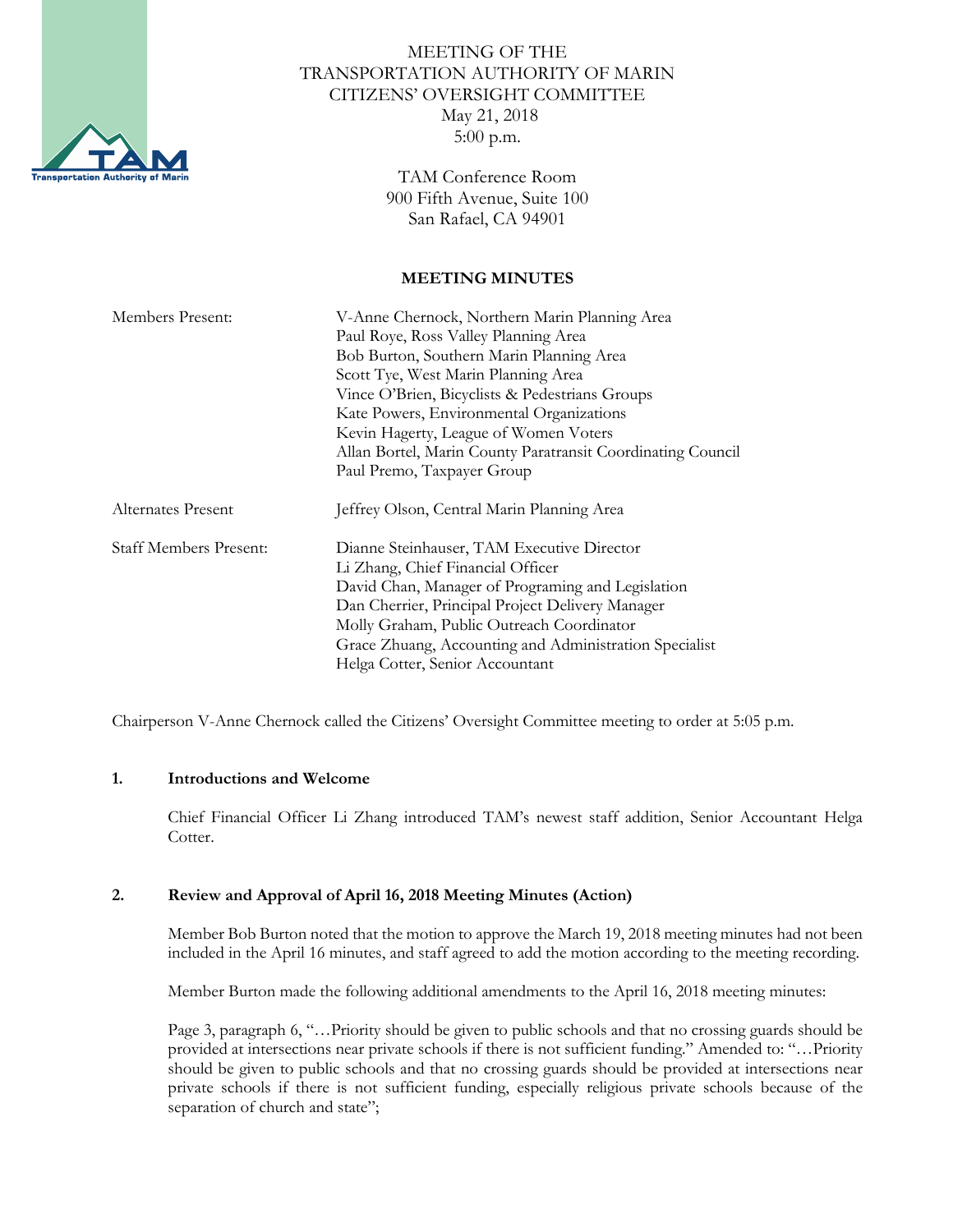Page 4, paragraph 8, "Member Burton said the electric grid is tenuous and could not support large numbers of EV's", amended to: "Member Burton said the electric grid is tenuous and might not be able to support large numbers of EVs";

Page 4, paragraph 10, "Chairperson Chernock said it would be helpful to know their organizations' position", amended to: "Chairperson Chernock said it would be helpful to know their organization's position.

Member Paul Premo made the following corrections to the minutes;

"DS Steinhauser" amended to "ED Steinhauser"; "EV's" amended to "EVs" where appropriate.

Page 3, final paragraph: "…which allow have public access such as shopping malls", amended to: "…which allow public access such as shopping malls".

Member Kevin Hagerty moved to approve the April 16, 2018 meeting minutes as amended, and Member Burton seconded the motion. The minutes were approved unanimously.

## **3. TAM Staff Report (Information)**

## **a) Measure A Sales Tax Renewal Efforts and Update**

Executive Director (ED) Dianne Steinhauser expressed her appreciation of Chairperson Chernock's hard work and strong leadership on behalf of the Committee members and TAM staff, who is moving out of Marin and will not be able to serve on the COC after this meeting.

Following a short discussion on traffic problems and potential improvements on Hwy 37, ED Steinhauser discussed the two major changes made to the final Expenditure Plan (EP) approved by the TAM Board on April 26, 2018. She noted the decrease of the 7-10-year review period to consider amendments to a 6 year review cycle. The amendment process would not need voter approval but would require public outreach and input from the local jurisdictions. Support for an amendment would be required from 2/3 of the Board of Commissioners, from 50+% of the cities or towns representing 50+% of the incorporated population and a majority vote of the Board of Supervisors

ED Steinhauser discussed funding interests that emerged during discussions with the town and city councils, including investment in new technology, EV infrastructure, and sea level rise. She confirmed that amendments could be made under the current tax level, but that any future decision to increase the tax level would need voter approval.

In response to a question from Member Allan Bortel, ED Steinhauser explained that language has been included to fulfill obligations for long term project/program and financing commitments, for the entirety of the plan, since changes might be made every 6 years.

ED Steinhauser discussed other changes that were made to the EP by the TAM Board, adding a goal to reduce greenhouse gas emissions in response to interest shown at town and council meetings. She also noted that provisions were made for an annual strategic plan, rather than a biannual strategic plan, for reasons that included ensuring funding objectives are being met. In response to Member Hagerty's comment of the potential staff cost increase required by the annual effort, ED Steinhauser confirmed that the current staff level will be able to absorb the additional effort required of an annual strategic plan. She noted that, if the ballot is successful, the new EP would go into effect April 2019.

In response to a question from the Committee about the impact on the crossing guard program if the renewal fails in November, Principal Project Manager Dan Cherrier confirmed that the current service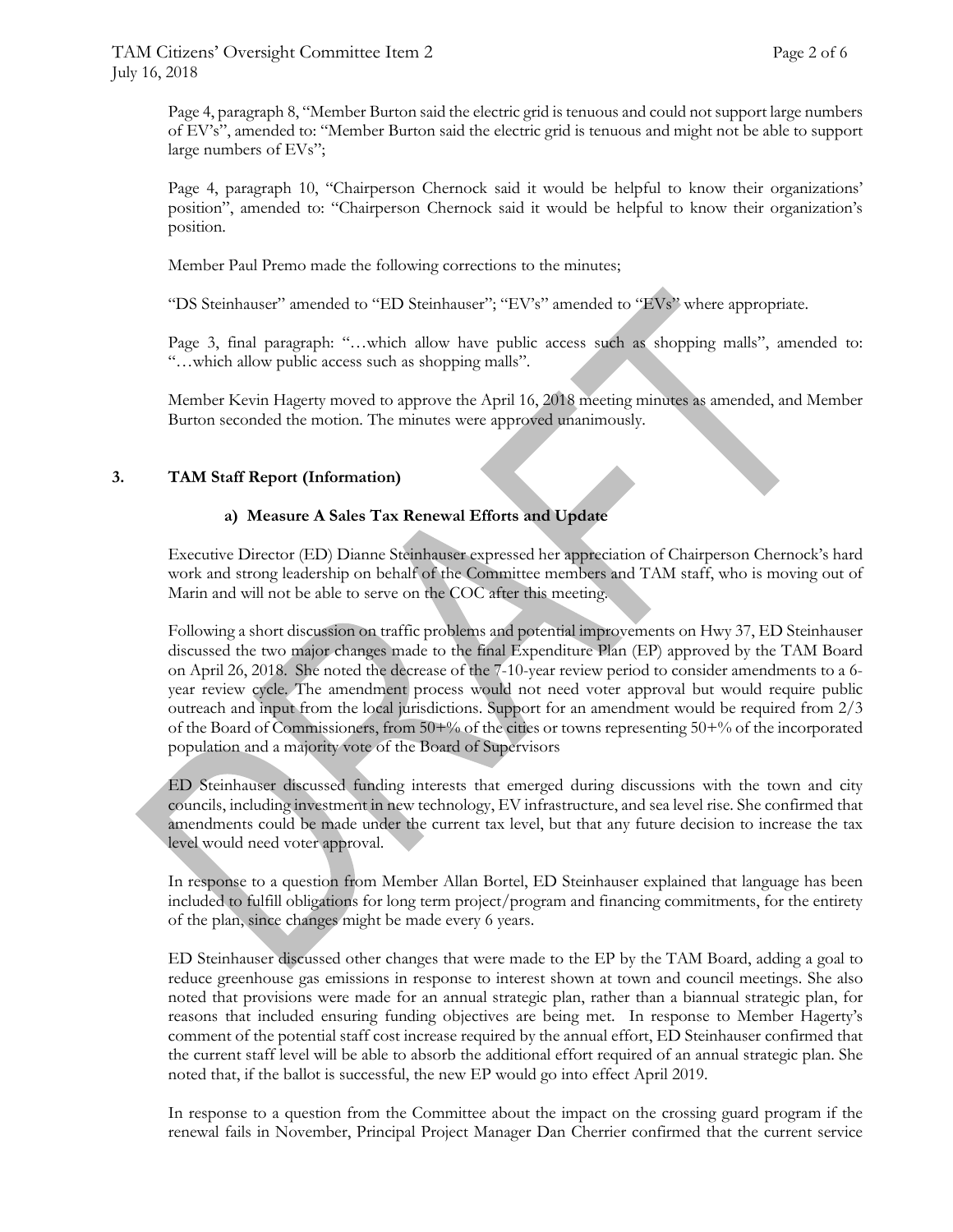level of the crossing guard program could be funded through the first quarter of 2019 with rollover funds, which he said the Board will need to approve.

ED Steinhauser continued discussions on the EP. She noted that eligibilities of several categories were expanded to include electric vehicle (EV) infrastructure to gain support from EV advocates. The TAM Board also approved the use of carry over funds from the Vehicle Registration Fee (VRF) alternative fuel element to increase the funding level for EV's and EV infrastructure over the next 3 years. ED Steinhauser confirmed that advocates supported the changes. Member Burton asked and ED Steinhauser confirmed that all alternative fuel vehicles will be eligible for those funds.

ED Steinhauser discussed the Board's decision to expand local streets and roads to include alternative fuel categories, improvements to address sea level rise and flooding, and investment opportunities to address congestion on local streets and roads, such as transit services. She also discussed the major negative impact if SB 1 is repealed on the November ballot. Member Hagerty discussed the importance of ensuring the electorate understand how local taxes are spent and the negative effects caused by repealing SB 1.

Chairperson Chernock confirmed that the Women's League of Voters have provided written support for a continuation of the sale tax measure. Comments were made on outreach efforts, and ED Steinhauser informed the Committee that staff will be presenting to all community/advocacy groups. She also confirmed that the Board has approved funds to hire a public outreach company to assist with the tax renewal process. Member Kate Powers commented that a short 2-3 minutes video can be a very effective outreach tool. Member Scott Tye also commented on the importance of getting the public outreach support timely.

ED Steinhauser reported that the CTC approved SB 1 funding for the Marin Sonoma Narrows widening project, and she discussed the importance of entering into contracts in relation to SB 1 funding. ED Steinhauser also reported on the Richmond-San Rafael Bridge, noting that discussions continue about whether to make the upper bridge shoulder a bike and travel lane, and she confirmed the opening of the eastbound third lane has greatly benefited traffic.

## **3. 2018 Strategic Plan Update (SPU) of the Measure A Transportation Sales Tax Program (Discussion)**

Member Tye noted that the glossary of the Strategic Plan (SP) does not reference climate change or sea level rise and asked those to be included in the future.

David Chan, Manager of Programing and Legislation, presented the staff report. Mr. Chan explained that the Measure A Transportation Sales Tax Program (Strategic Plan) was developed shortly after implementation of Measure A in 2004, and that its purpose is to determine how funds are distributed to city agencies. He noted that the plan needs to be updated biannually, although TAM updates the revenue and expenditure sections on an annual basis so that agencies, particularly Marin Transit, know how much funding is available. Mr. Chan explained that a new Strategic Plan will be necessary if the proposed expenditure plan is implemented.

Mr. Chan discussed revenue, noting that \$26M was collected in FY2016-17, and that the estimated revenue for FY2018-19 is \$27 million. He noted that revenue has steadily increased since FY2009-10 and that revenues of \$496 million are predicted over the lifetime of Measure A. Mr. Chan discussed borrowed funds from MTC that were repaid, noting that further funds should not need to be borrowed until 2022, noting that the amount should not exceed \$7 million.

Mr. Chan discussed four major road projects that are currently in pre-construction, including a project along east Sir Francis Drake Blvd from Hwy 101 to the border of Ross. He noted that construction for all four projects is at least 2 years away.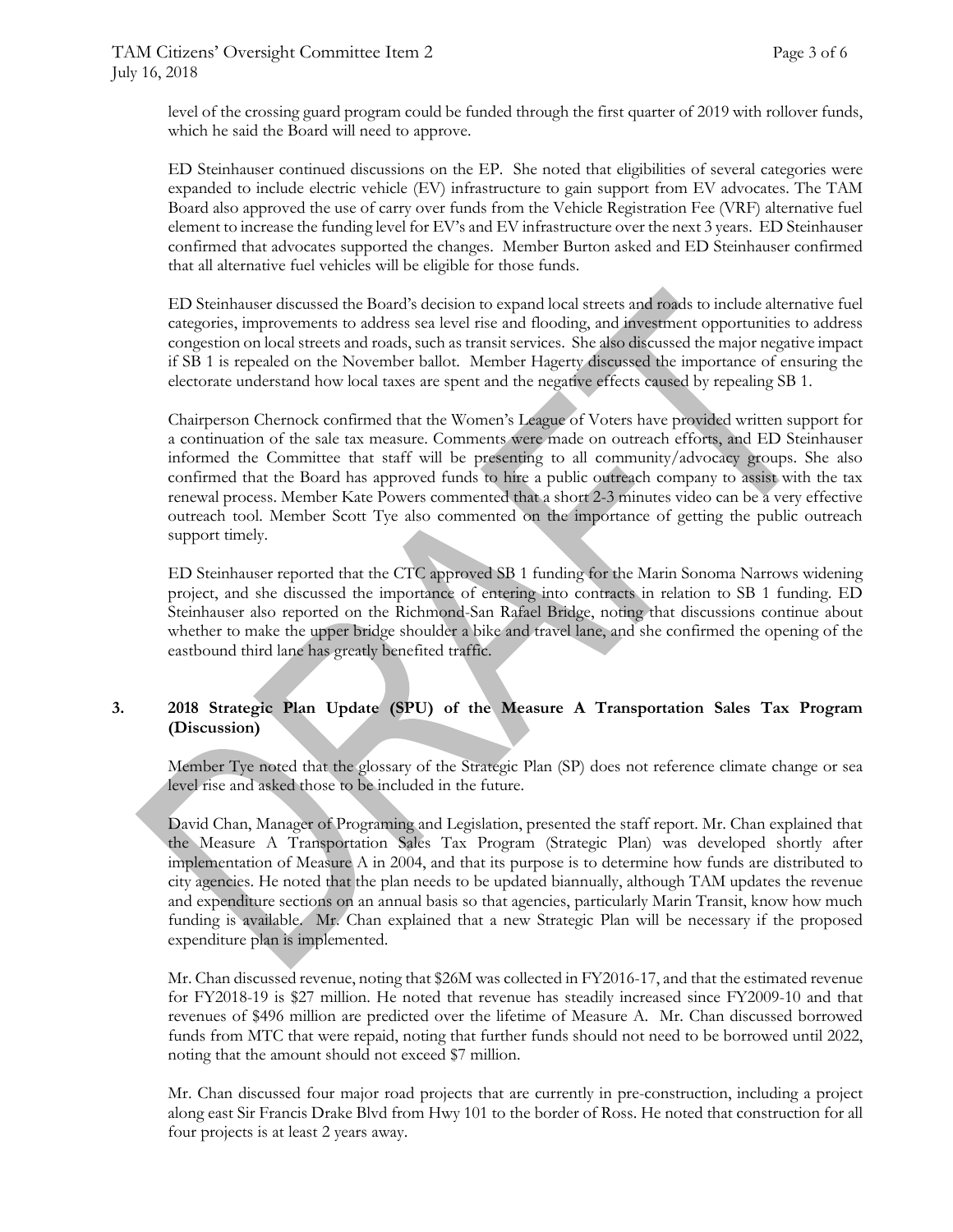In response to Member Premos's question, Mr. Chan discussed the East Blithedale project and the current status. He explained that the City of Mill Valley should be submitting a request to the TAM Board to use \$1.8 million of the remaining funds from the Miller Avenue project to perform a feasibility study, but that no further Measure A funds would be made available.

Member Powers discussed the potential project component that can be added to the Third Street project in San Rafael that is supported by the bicycle community and was wondering if Measure A funds can be allocated to the component. In response, Mr. Chan explained that Measure A funds cannot be spent on projects that are not defined in the expenditure plan. However, he said that the major roads category allows project components that are beyond the description in the expenditure plan as long as other funds are being used for those components. Member Burton noted that the project received funds from the Flood Control Board.

Mr. Chan also explained that allocation of reserve funds from Measure A which are documented in the Strategic Plan. He said that Marin Transit needed fund for its Novato Transit project and as part of the process, the TAM Board apportioned a total of \$1.9 million funds to the three strategies, with the exception of the Strategy 2.

In response to Member Hagerty, Ms. Zhang confirmed that 5% will be reserved for the agencies under the new expenditure plan. Ms. Zhang also explained the various reserve mechanism that TAM and the project sponsor have in place in case of a funding emergency. Member Power asked how the reserve can be spent. Ms. Zhang confirmed that the reserve was set aside proportionally and will go back to the category in the same way.

Chairperson Chernock confirmed that sea level rise has been included in the local streets and roads category and would, therefore, be eligible for funding under the new expenditure plan. Ms. Zhang noted that the reserve funds under the current plan would need to be released back to each strategy proportionally.

In response to Member Powers, Ms. Zhang said that the new expenditure plan, with the 6-year review process, TAM will have the ability to address the needs identified in the vision plan more timely if desired. However, that flexibility is not available under the current expenditure plan.

Mr. Chan discussed how annual debt reserve fund of \$2.35 million over the life of Measure A is spent, noting that it was used for the completed East Sir Francis Drake Blvd and also will be used for the Bellam Blvd project.

In response to Member Premo, Ms. Zhang clarified the debt reserve fund and the reasons it was not necessary to use the funds for the Hwy 101 Gap Closure project or major roads projects. She confirmed the accumulated funds are committed.

Mr. Chan discussed the strategies under the new Strategic Plan, noting that little change is anticipated. He discussed a commitment to distribute \$4 million of funds from Strategy 2/Debt Reserve amongst the 4 major road projects, the annual fund allocation to local streets and roads in all the cities, and a new fiveyear contract for Safe Routes to Schools that will be presented to the TAM Board at their meeting in June, in addition to the new 5-year crossing guards contract. Mr. Chan went on to discuss the fourth cycle of Safe Pathways funding next summer, which is anticipated to be approximately \$3 million.

Mr. Chan noted that the Strategic Plan has been released for public comment and is available on TAM's website. He said he is anticipating that the Board will adopt the plan at their meeting on June 28, 2018, when public comment will be reported.

In response to Member Powers, Mr. Cherrier confirmed that additional 9 crossing guards would be funded from Measure B, making a total of 58 crossing guards, until the end of the current sales tax measure in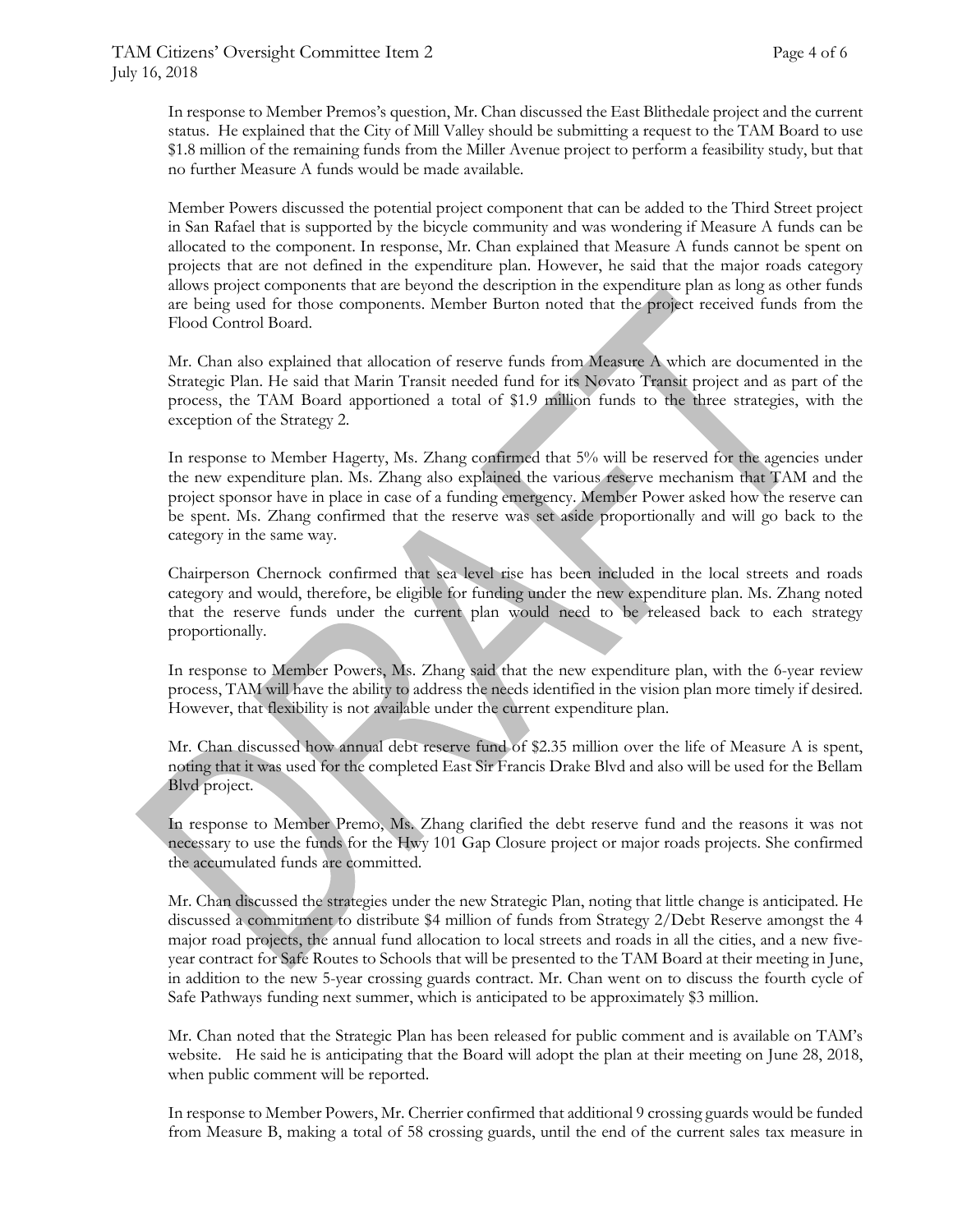2024, without the renewal of the sales tax in November, which will make more funding available for the crossing guard program. Mr. Cherrier confirmed that the costs for a new 5-year crossing guard contract are not anticipated to change much compared to current cost.

Member Tye discussed the guiding principles of the Strategic Plan with Public Outreach Coordinator Molly Graham. Ms. Graham explained that the majority of the Strategic Plan is dedicated to nonautomotive issues and that environmental principles are included in the strategies.

## The Committee recessed for ten minutes for a dinner break and reconvened with all members present as indicated.

## **4. Review of the Draft TAM FY2018-19 Annual Budget**

Ms. Zhang presented the staff report. Ms. Zhang explained that the draft budget has been presented to the Board and has been released for public comment. The TAM Board is expected to adopt the final budget at the June 28, 2018 meeting. Ms. Zhang discussed the reports and attachments provided to the committee members, noting that total revenue expected in FY2018-19 is close to \$40 million.

Ms. Zhang discussed the sources of income, including \$30 million from Measures A and B. She noted that TAM collects approximately \$2.4 million from Measure B and that the 2017 vehicle registration data indicates a decrease in revenue.

Ms. Zhang provided an overview of funding from sources other than sales tax and VRF, including federal and state sources. She explained that MTC provide federal funds of approximately \$800,000 through CMAQ STP funds, and approximately \$1-2 million through OBAG. Ms. Zhang also discussed sources of State funding, including funds from State Transportation Improvement Program and SB1, noting that SB1 funds should provide \$500,000 per annum out of local partnership programs. She noted that TDA funds provide \$200,000 - \$300,000 for bicycle and pedestrian programs.

Ms. Zhang also discussed the Transportation Fund for Clean Air (TFCA) from the Bay Area Air Quality District and the CMA Fee Contributions to TAM from each of the local jurisdictions in Marin, noting that the latter has been temporarily boosted by 30% for five years.

Ms. Zhang noted that the two major RM2 funding projects for the upcoming year would be the North-South Greenway project and the multi-use path in San Rafael. She noted that total expenditure for FY2018-19 will be approximately \$46 million.

Ms. Zhang went on to briefly discuss the administration category, and she confirmed the savings from the LGS/RGS separation cover the cost for the new senior accountant position. Ms. Zhang also provided information on the proposed cost of living adjustment for staff, noting that 3% was proposed and approved in FY2017-18.

Ms. Zhang discussed the professional service category, which includes expenditure on the Marin-Sonoma Narrows projects for the Richmond-San Rafael approaches and a study for the Hwy 101-Hwy 580 Connector in an effort to compete for RM3 funds.

Ms. Zhang discussed expenditure of Measure A funds, noting that less will be spent in the forthcoming year due to projects being in the pre-construction phase. Under Measure B, Ms. Zhang noted that more funds will be spent due to increased program demand at Marin Transit, additional funding for EV and crossing guard programs.

Ms. Zhang discussed increased spending under the interagency category that related to major road projects, including the San Rafael multi use path. She also noted that reimbursement requests are expected